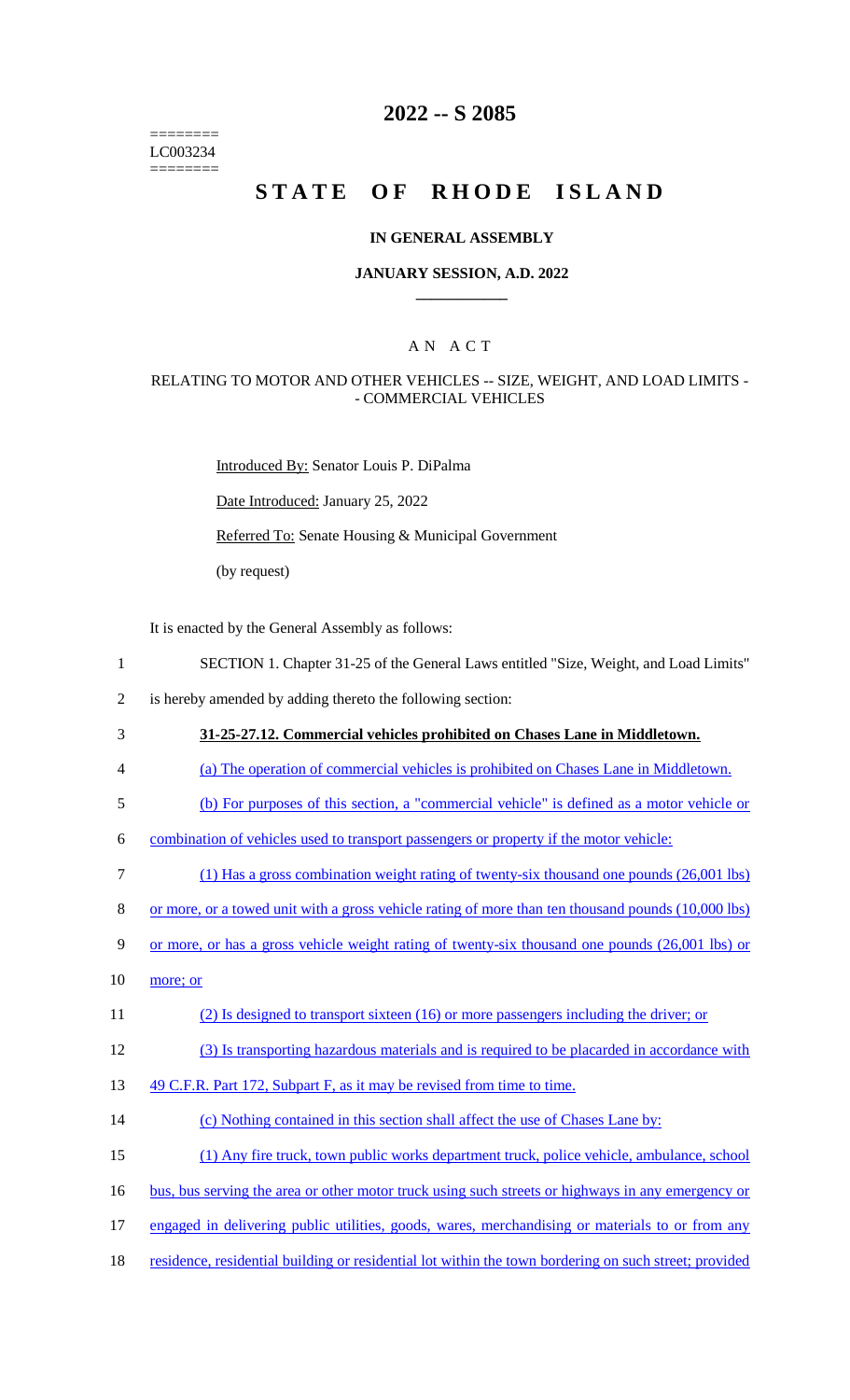- 1 further, that the use of Chases Lane for the delivery of goods, wares, merchandising or materials to
- 2 or from any commercial business or building, or any commercial lot within the town bordering on
- 3 such street is specifically prohibited.
- 4 (2) Any farm vehicle as defined in § 31-1-8, which is registered with farm vehicle plates
- 5 <u>pursuant to § 31-3-31.</u>
- 6 (d) In all instances where motor vehicle traffic is restricted or prohibited under this section,
- 7 the town administrator is directed to cause signs to be erected on such streets or highways giving
- 8 notice of such, in accordance with the Manual on Uniform Traffic Control Devices.
- 9 (e) Any driver who operates a commercial vehicle in violation of this section shall be
- 10 subject to a fine of not less than twenty-five dollars (\$25.00) for a first violation, fifty dollars
- 11 (\$50.00) for a second violation, and not less than one hundred twenty-five dollars (\$125), but no
- 12 more than five hundred dollars (\$500) for each subsequent violation.
- 13 SECTION 2. This act shall take effect upon passage.

#### LC003234  $=$

 $=$